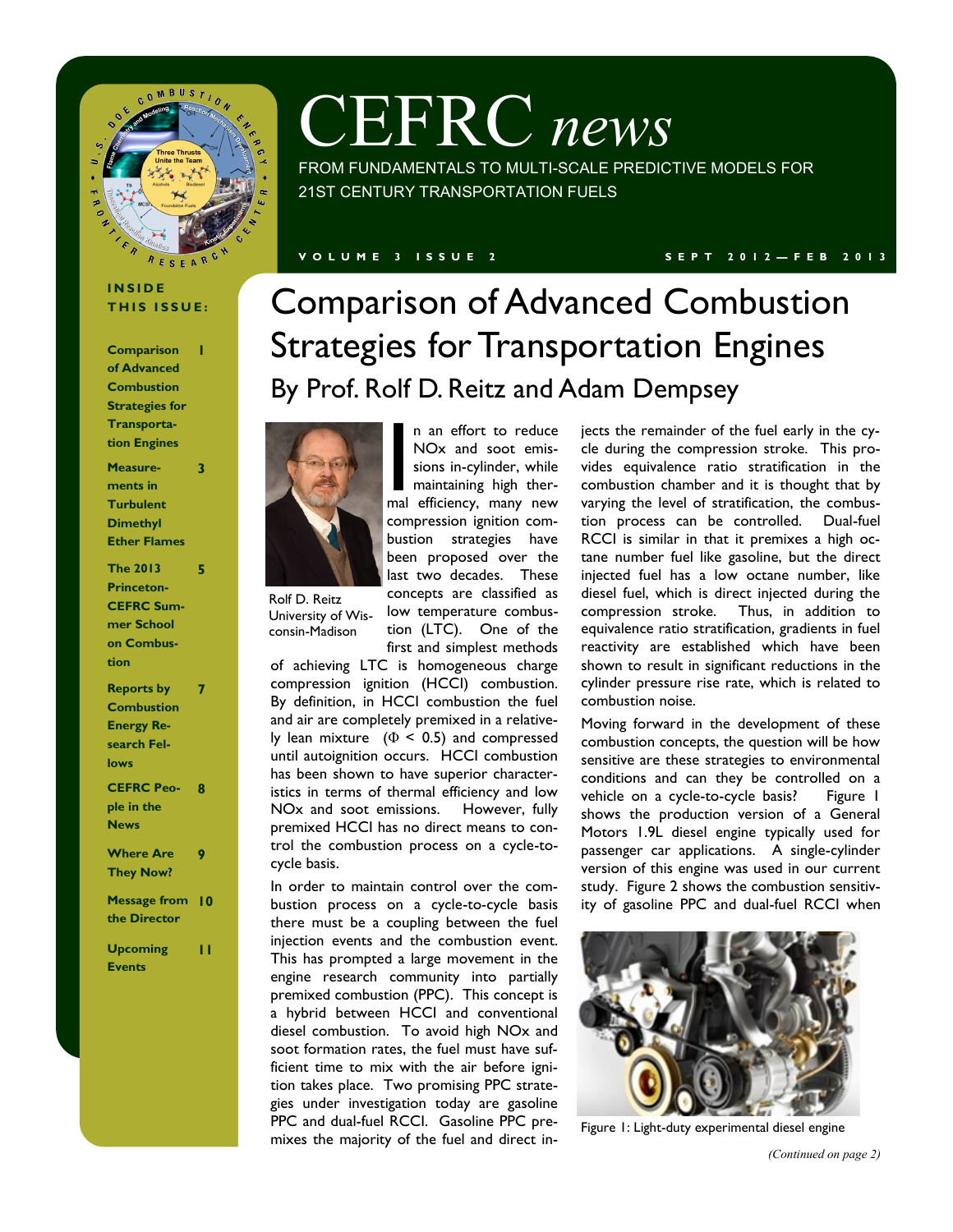### Comparison of Advanced Combustion Strategies (cont'd)



Figure 2: Combustion sensitivity of Gasoline PPC and Dual-Fuel RCCI to engine intake pressure

the engine intake pressure was perturbed, which varies widely for a turbocharged engine. As can be seen, the ignition timing of both strategies is sensitive to intake pressure, but dual-fuel RCCI to a lesser extent. The reason for this is not entirely understood and will be a topic of future engine modeling research using CFD modeling with detailed chemical kinetics and CEFRC mechanisms.

Perhaps more important for future LTC engines than the sensitivity itself, is the ability of the combustion to be controlled. Figure 3 shows the results of attempting to correct the



*(Continued from page 1)* observed combustion sensitivity to the intake pressure for both strategies by varying the percentage of premixed fuel and the direct fuel injection timing if necessary. As can be seen, for RCCI, the observed sensitivity is easily corrected through small changes in the premixed gasoline percentage. This ensures that the charge remains predominately premixed, with ultra-low NOx emissions. On the contrary, gasoline PPC struggles to retard the combustion phasing for the increased intake pressure case, and in the case of the decreased intake pressure, the equivalence ratio stratification requires such a substantial increase that the NOx emissions become unacceptably high, as summarized in the Table.

> The results of this experimental campaign suggest that not only does in-cylinder fuel blending of fuel reactivity lessen the pressure rise rate of partially premixed combustion, but it also provides a mechanism to control the combustion process, while maintaining low NOx emissions. Current research efforts are focused on studying fuel effects on RCCI combustion; namely investigating the use of ethanol and methanol as the low reactivity fuel.

|                                     | 1.2 <sub>bar</sub> | 1.3 bar      | 1.4 bar           |
|-------------------------------------|--------------------|--------------|-------------------|
| <b>Premixed Fuel</b>                |                    |              |                   |
| RCCI                                | 91.5%              | 92.6%        | 93.5%             |
| PPC                                 | 65%                | 79.1%        | 94.7%             |
| <b>DI Fuel Timing</b>               |                    |              |                   |
| RCCI                                | 45° bTDC           |              | 45° bTDC 45° bTDC |
| FPC                                 | 35° bTDC           |              | 65° bTDC 65° bTDC |
| <b>NOx Emissions</b><br>[q/kq-fuel] |                    |              |                   |
| RCCI                                | ${}< 0.05$         | ${}^{<0.05}$ | < 0.05            |
| PPC                                 | 6.8                | < 0.05       | < 0.05            |

Figure 3: Results of attempting to correct for the intake pressure sensitivity on Gasoline PPC and Dual-Fuel RCCI Combustion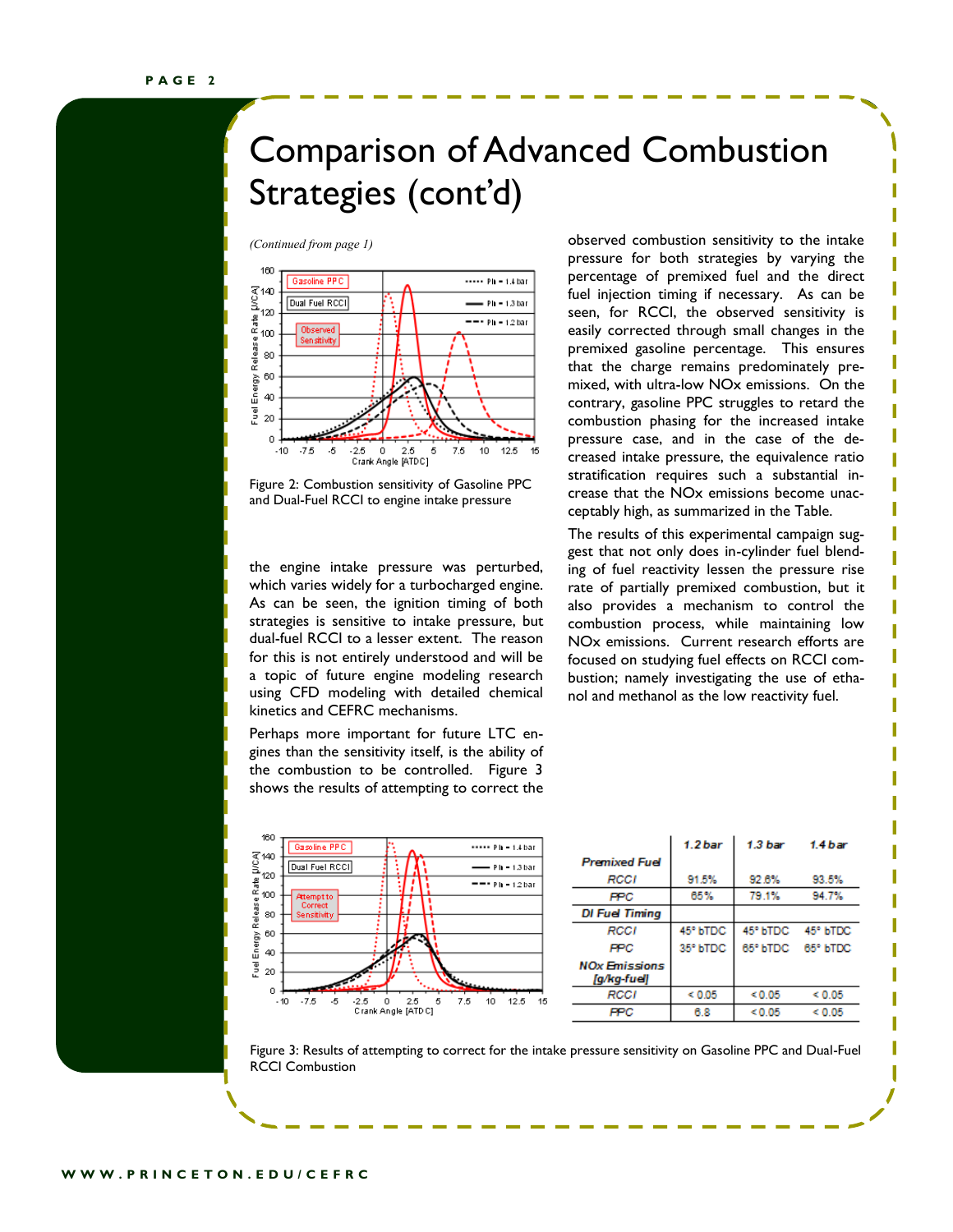### Measurements in Turbulent Dimethyl Ether Flames: Physical Insights and Model Validation By Prof. Jeffrey A. Sutton



The combustion of fossil fuels<br>was instrumental in the indus-<br>trial and technological revolu-<br>tion(s) of the last two centu-<br>ries and currently accounts for more he combustion of fossil fuels was instrumental in the industrial and technological revolution(s) of the last two centuthan 85% of the world's energy usage with applications ranging from power generation to transportation to industrial processing. However, increasing concerns of environmental impacts and energy sustainability has led researchers to investigate potential alternatives to tra-

ditional petroleum-derived fuels. In

**Jeffrey A. Sutton Ohio State University**

terms of transportation fuels, several promising and diverse candidates exist, many of which are being investigated as part of the research within the CEFRC.

One particular fuel of interest is dimethyl ether (DME;  $CH<sub>3</sub>OCH<sub>3</sub>$ ), which has the potential to be used as substitute for diesel fuel in compression-ignition (CI) engines. The use of DME can result in high thermal efficiencies and improved ignition properties as compared to diesel-fueled engines due to its high cetane number and can be used as a "drop-in" replacement or supplement in existing CI engines. In addition, DME has shown a propensity for cleaner engine operation with decreases in particulate formation and nitrogen oxide emissions under certain conditions.

Within the CEFRC, DME is important as it is currently the only "alternative" fuel connecting chemical kinetic development to turbulent combustion research. Chemically, DME is the simplest ether and models describing its chemistry are manageable; that is, detailed kinetic models involve less than 100 species and 500 reactions and accurate, reduced "skeletal" models involve 30 or fewer species. Such reaction mechanisms are tractable for turbulent flame simulations. In terms of experiments, DME has sufficient vapor pressures at elevated pressures such that elaborate preheating schemes are unnecessary (as in the case of larger, low-vapor pressure fuels), thus facilitating well-defined, canonical turbulent flames with repeatable boundary conditions and measurements with high precision.

As part of the CEFRC research program, measurements are underway to understand the effects of turbulent fluid mechanics on species transport and reaction chemistry, often termed "turbulence-chemistry interaction", within flames fueled by DME. A twofold strategy is taken which

consists of planar imaging of targeted species such as OH and CH2O to understand turbulent DME flame structure and 1D multi-scalar measurements of temperature and major species concentrations to characterize the thermo-chemical state of turbulent DME flames.

Initial 2D imaging studies have been performed in a new set of  $\mathsf{DME}/\mathsf{H}_2/\mathsf{N}_2$  non-premixed jet flames that were formulated to match that of existing "DLR"  $CH_4/H_2/N_2$  jet flames that serve as computational target cases within the Turbulent Nonpremixed Flame (TNF) workshop. For the DLR flames, the fuel is 22.1% CH<sub>4</sub>, 33.2% H<sub>2</sub>, and 44.7% N<sub>2</sub> and for the DME-based flames, the methane is directly replaced by the DME, resulting in a fuel mixture that is 22.1% DME, 33.2%  $H_2$ , and 44.7%  $N_2$ . Both sets of flames operate in the same facility, under the same Reynolds number conditions and are characterized by nearly identical stoichiometric mixture fractions. These operational conditions were chosen to directly examine turbulent flame structure differences when  $\textsf{CH}_4$  is replaced by DME.

A comparison of instantaneous images of the reactive hydroxyl (OH) layer obtained using planar laser-induced fluorescence (PLIF) is shown in Fig. 1 for the methane-based DLR flames and DME flames at a jet Reynolds number of 22,800. It is noted that the DLR flames appear more wrinkled, with what appears



Fig. 1 – Comparison of OH PLIF images in the DLR  $CH_4/H_2/N_2$ flames (left) and the DME/H $_2$ /N $_2$  flames (right) showing the instantaneous turbulent flame structure. Visible photographs of the two flame configurations are shown in the middle column.

*(Continued on page 4)*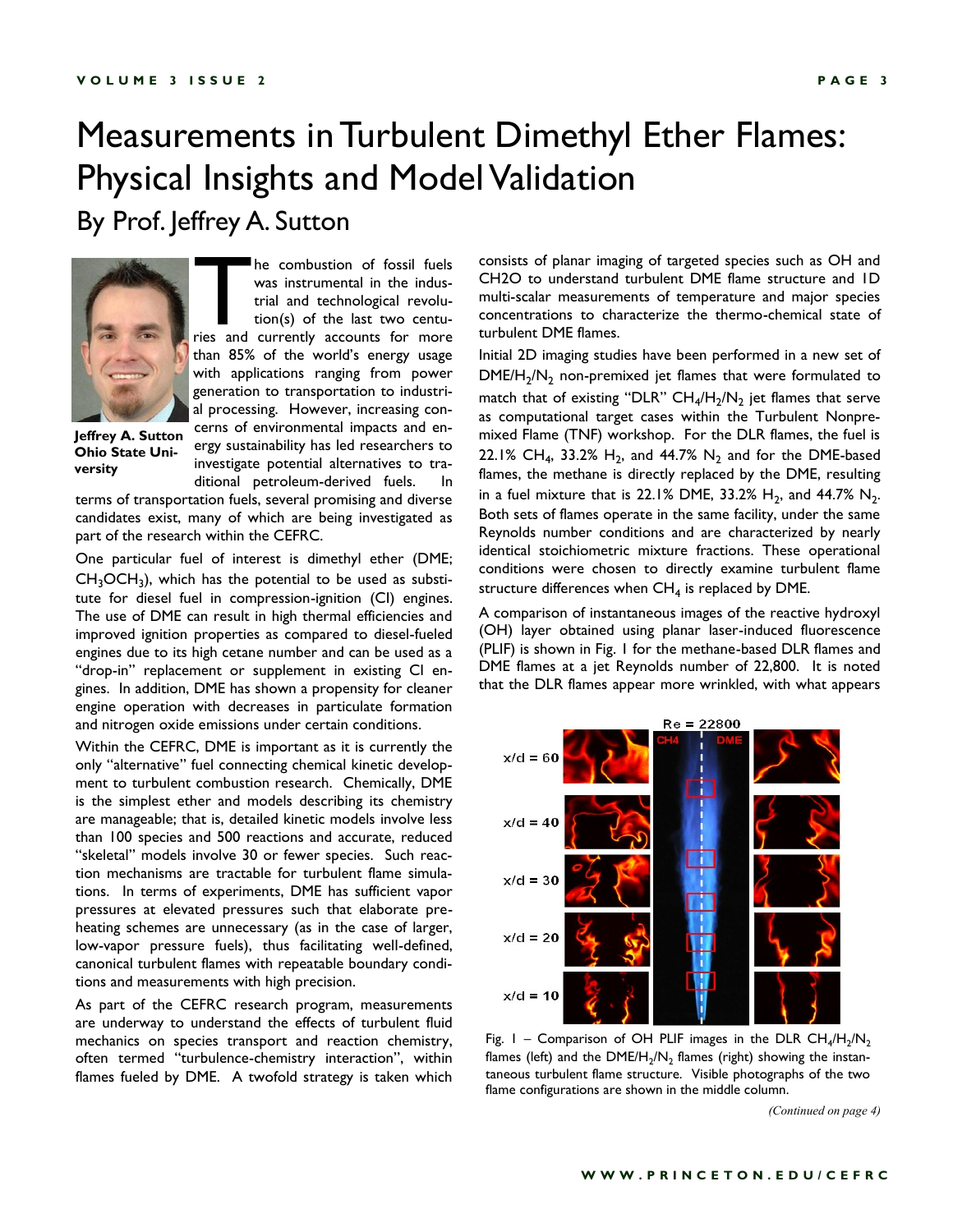### Measurements in Turbulent Dimethyl Ether Flames (cont'd)

to be significantly higher levels of local extinction (*i.e.,* "holes" in the OH layer) than the DME-based flames. Simply put, it appears that the local turbulence is affecting the DME-based flames much less than the DLR flames. For example, at an axial position of  $x/d = 10$ , the DME-based flame looks "laminar-like", while the DLR flame is highly strained, wrinkled, and segmented. Measurements such as these can be used to analyze the effects of turbulence on fundamental DME combustion processes since the spatial structure of the flame is a direct result of the competition between the turbulent fluid mechanics, transport processes, and finite-rate flame chemistry. Furthermore, similar experimental results will be compared to direct numerical simulation (DNS) results performed by Jacqueline Chen's group at Sandia to examine extinction/re-ignition statistics, which serves as stringent test to for the coupled kinetic and transport models in turbulent environments.

In addition to the 2D imaging studies, 1D combined Raman scattering, Rayleigh scattering, and carbon monoxide (CO) laserinduced fluorescence (LIF) diagnostics are being applied in a series of highly turbulent piloted, partially-premixed DME/air jet flames in collaboration with Dr. Robert Barlow at the Combustion Research Facility (CRF) at Sandia National Laboratories. These multi-scalar techniques are used to obtain simultaneous measurements of DME,  $N_2$ ,  $O_2$ ,  $H_2O$ ,  $H_2$ , CO, CO<sub>2</sub>, and temperature and deduce the important variable, the mixture fraction, which characterizes the state of mixing in turbulent flames. It is anticipated that these measurements in DME flames will be used in a similar capacity as the rich sets of data ob-

*(Continued from page 3)* tained in hydrogen- and methane-based flames over the last 20 years; that is, to assess turbulent combustion model performance. Within the CEFRC, the DME flame measurements will serve as benchmark data to be used as validation for LES/PDF combustion models developed by Stephen Pope's group at Cornell.

> Engine combustion is characterized by highly turbulent conditions, which results in complex relationships between unsteady fluid dynamics, species transport, finite-rate chemical kinetics, and non-equilibrium thermodynamics over a broad range of spatial and temporal scales. While each of these processes have received considerable attention over the last few decades, our knowledge of the effects of their complex coupling, even in laboratory-scale turbulent flames with simple fuels, remains incomplete. This combined with the potential operation of new fuels such as DME with variations in chemical and physical properties (as compared to conventional hydrocarbons) provides a formidable challenge for controlling combustion chamber processes and developing robust and predictive computational models. To accomplish these goals will require a focused effort combining state-of-the-art experimental and computational tools such as found within the CEFRC.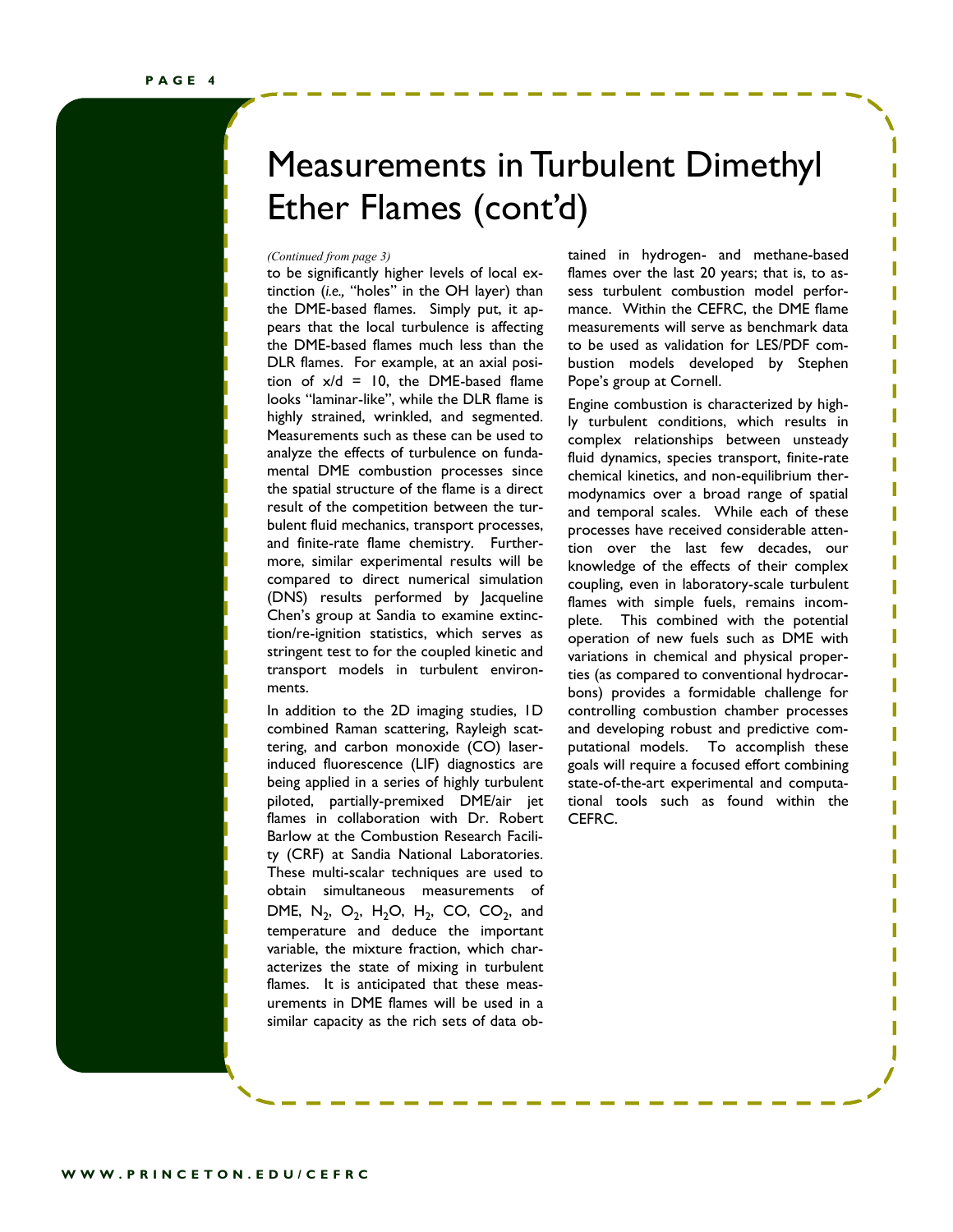### Announcing the 2013 Princeton-CEFRC Summer School on Combustion

#### **Mission**

*To provide the next generation of combustion researchers with a comprehensive knowledge in the technical areas of combustion theory, chemistry, experiment, computation and applications.*

#### **Program**

The 2013 session will be the fourth time that the Combustion Summer School is offered. The 2013 session, scheduled for June 23 to June 28, 2013, will offer the following courses: (1) Combustion Theory; (2) Combustion Chemistry; (3) Quantitative Laser Diagnostics for Combustion Chemistry and Propulsion; and (4) Computational Turbulent Combustion. For additional information, visit [http://](http://www.princeton.edu/cefrc/combustion-summer-school/) [www.princeton.edu/cefrc/combustion-summer-school/.](http://www.princeton.edu/cefrc/combustion-summer-school/)

#### **Course Descriptions:**

#### *Combustion Theory* **Lecturer: Moshe Matalon, University of Illinois at Urbana-Champaign**

Objective: The aim of this course is to provide students with an understanding of the basic principles of combustion processes, how they relate to experimental observations and how they can be used in theoretical and numerical modeling. The subject is presented in a systematic way emphasizing, in particular, the mathematical character of the various combustion problems and the advances that took place in recent years. The first four lectures cover the fundamentals of chemically reacting flows, general conservation equations and various classifications of combustion processes. One lecture is allocated to detonation waves and the remaining lectures focus on low-speed combustion, or flames. Four lectures are devoted to premixed combustion, and include the structure of a planar premixed flame and the determination of the laminar flame speed, hydrodynamic effects, stretched flames, and ignition and extinction phenomena. Three lectures are devoted to non-premixed combustion and cover the structure of a diffusion flame, the mixture fraction formulation, flame lift-off and edge flames, the burning of condensed fuels and spray combustion. The remaining three lectures are devoted to flame instability, hydrodynamic and thermo-diffusive, and to tur-



bulence covering in particular the various regimes of turbulent combustion and the notion of the turbulent burning velocity.

**Professor Moshe Matalon** received his Ph.D. in Mechanical and Aerospace Engineering from Cornell University in 1978. After two years on the faculty of the Aerodynamics Laboratories of the Polytechnic Institute of New York he

joined the McCormick School of Engineering and Applied Science at Northwestern, where he was Professor of Mechanical Engineering and of Applied Mathematics. In 2007 he joined the Department of Mechanical Science and Engineering at the University of Illinois Urbana-Champaign where he holds the College of Engineering Caterpillar Chair. His research interests are in combustion theory, theoretical fluid mechanics and applied mathematics.

#### *Combustion Chemistry*

#### **Lecturer: Michael J. Pilling, University of Leeds**

Objective: The aim of this course is to provide students with an understanding of how rate coefficients and products of elementary reactions of importance in combustion are determined experimentally, how they are used in conjunction with theoretical models and how they are incorporated in chemical mechanisms for use in combustion models. Determination of the thermodynamic properties for radical species will also be discussed. The course will be illustrated by a number of examples of relevance to high and low temperature hydrocarbon oxidation and NOx formation and control; with a discussion on the impact of combustion emissions on climate change and air quality.



**Professor Michael J. Pilling** received his Ph.D. in physical chemistry in 1967. He first worked in Cambridge and Oxford Universities and was appointed Professor of Physical Chemistry at Leeds in 1989. Professor Pilling has worked extensively in chemical kinetics for over 30 years, especially on laboratory measurements using laser flash photolysis. Professor Pilling's research interests

center on fundamental chemical kinetics and applications in atmospheric chemistry and combustion.

### *Quantitative Laser Diagnostics for Combustion Chemistry and Propulsion*

#### **Lecturer: Ronald K. Hanson, Stanford University**

Objective: Fundamentals of laser absorption and laser-induced fluorescence in gases, including molecular spectroscopy and photophysics. Basics of shock tubes as a primary tool for



studying combustion chemistry, including recent advances. Example state-of-the-art applications of species-specific sensing for shock tube kinetics studies, and multiparameter sensing in different types of propulsion flows and engines.

**Professor Ronald K. Hanson** received his Ph.D. in aeronautics and astronautics

*(Continued on page 6)*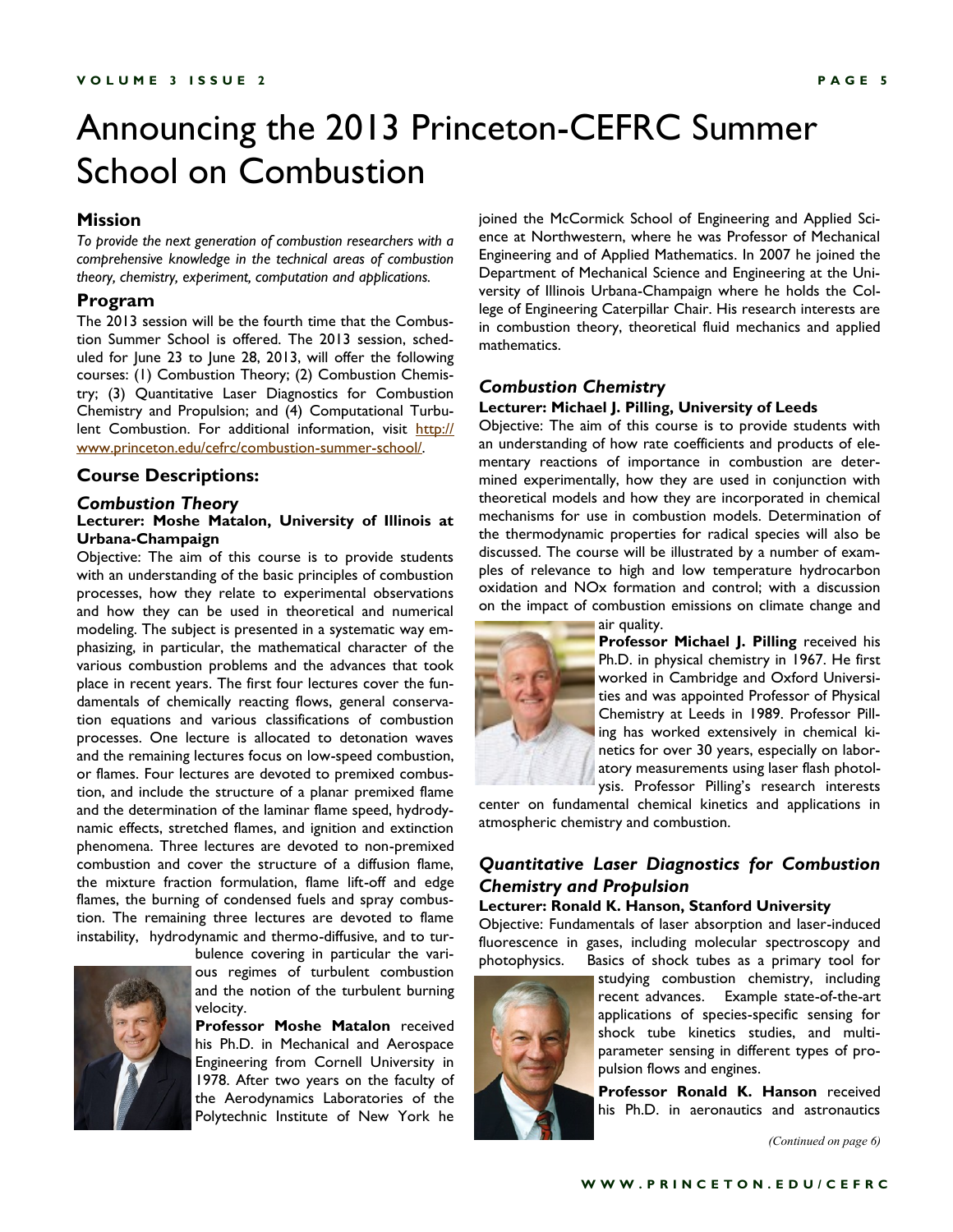# Announcing the 2013 Princeton-CEFRC Summer School on Combustion (cont'd)

from Stanford University. He has been affiliated with the mechanical engineering department at Stanford since 1972, serving as department chair from 1993-2003 and holding the Woodard Chair from 1994. He has advised over 85 Ph.D. graduates and authored or co-authored over 500 journal publications in the fields of laser diagnostics and sensors, shock wave physics, advanced propulsion and combustion chemistry.

#### *Computational Turbulent Combustion*

#### **Lecturer: Thierry Poinsot, Institut de Mecanique des Fluides de Toulouse CNRS**

Objective: This course will enable engineers and research specialists with knowledge of fluid mechanics to move to an integrated understanding of numerical combustion especially in the field of unsteady turbulent combustion. It will present basic techniques and recent progress in numerical combustion while establishing important connections with the underlying combustion basics. The course will include RANS, LES, and DNS



modeling but also numerical methods adapted to these models. It will present and explore multiple examples of turbulent combustion and combustion instabilities in real combustors.

**Dr. Thierry Poinsot** received his Ph.D. in heat transfer from Ecole Centrale Paris

#### **Tsinghua-Princeton Summer School on Combustion 2013**

The second annual Tsinghua-Princeton Summer School on Combustion will be held at Tsinghua University, Beijing, China from July 7-12, 2013. This year's program will feature courses in Combustion Theory, Combustion Chemistry, Laser Diagnostics in Combustion, and Gas Turbine Combustion, to be delivered respectively by Prof. Heinz Pitsch of RWTH Aachen, Prof. Hai Wang of the University of Southern California, Prof. Marcus Aldén of Lund University, and Prof. Timothy C. Lieuwen of the Georgia Institute of Technology.

*(Continued from page 5)* in 1983 and his These d'Etat in combustion in 1987. He is a research director at IMFT (CNRS) in Toulouse, head of the CFD group at CERFACS, senior research fellow at Stanford University and consultant for various companies. Dr. Poinsot's research interests are in combustion theory, numerical methods for turbulent and laminar flames, combustion instabilities, massively parallel simulations for gas turbines, piston engines, rockets and furnaces.

#### **Residence and Meals:**

Dormitory lodging is available in air-conditioned, single-person rooms on the beautiful campus of Princeton University. Meal plans are also available to participants.

#### **Student Scholarships**:

All non-Princeton University students who are enrolled at U.S. academic institutions will receive scholarships sufficient to cover the expenses for up to 7 days of dormitory lodging from 6/22-6/29, 2013. All Princeton University students will receive scholarships sufficient to cover the expenses for 5 days of lunch, from 6/24-6/28, 2013.

#### **Important Dates:**

Application deadline: March 15, 2013 [http://www.princeton.edu/cefrc/combustion-summer](http://www.princeton.edu/cefrc/combustion-summer-school/application/) [-school/application/](http://www.princeton.edu/cefrc/combustion-summer-school/application/)

Acceptance announcement: March 29, 2013 Registration deadline: April 15, 2013

#### **Contact:**

Further inquiries on the academic program or logistics of participation may be made by contacting: Lilian Tsang, CEFRC Program Administrator Email: ltsang@princeton.edu Telephone: 609.258.5041

#### **The Combustion Institute Summer School 2013**

The Combustion Institute together with local host National Centre for Combustion Science and Technology (CECOST) will hold the first Combustion Institute Summer School (CISS) in Lund, Sweden from August 19-23, 2013. This pilot program will feature courses in Chemical Kinetics, Turbulent Combustion, and Diagnostics, to be delivered respectively by Prof. Henry Curran of NUI Galway, Prof. Norbert Peters of RWTH Aachen, and Prof. Marcus Aldén of Lund University.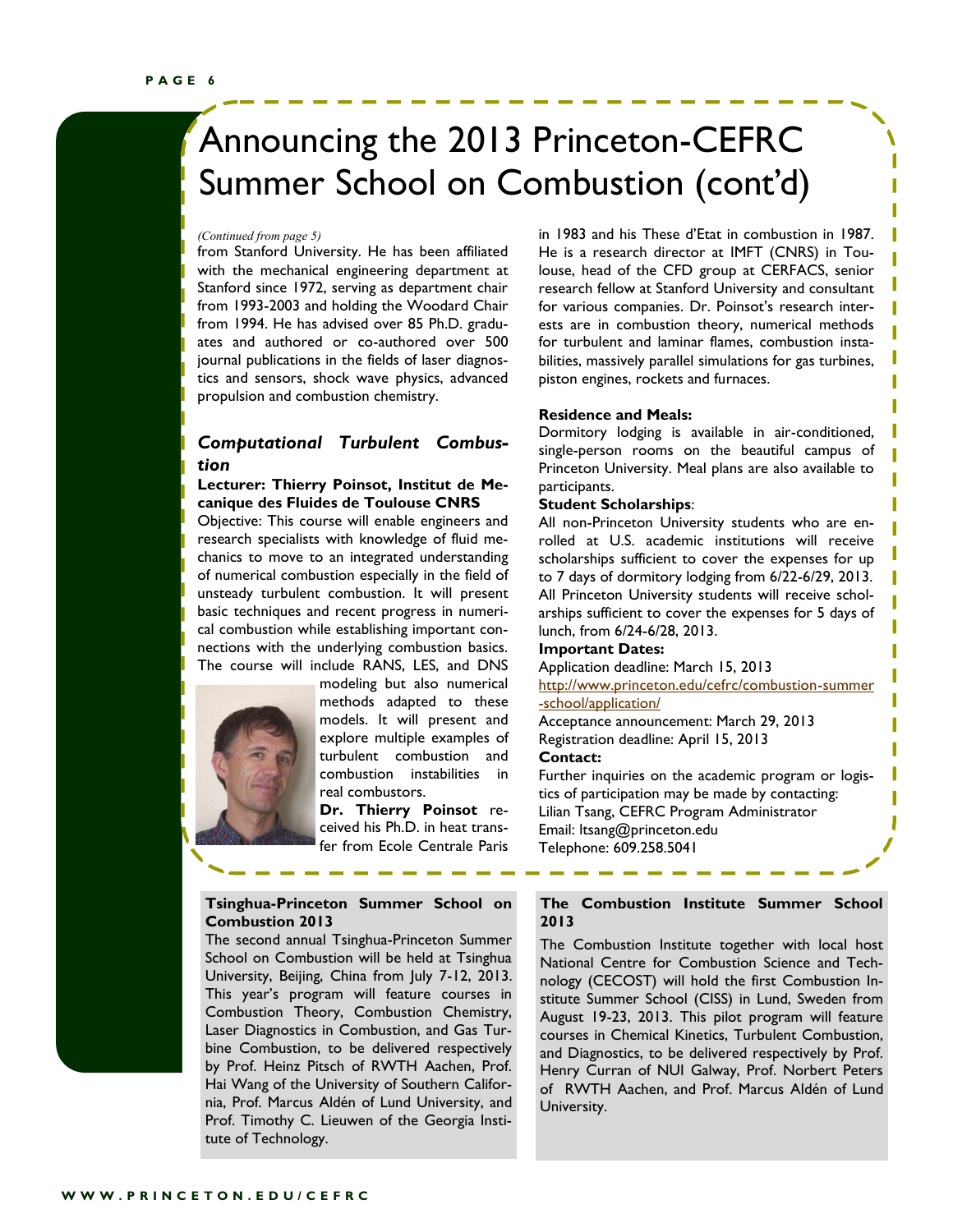### Reports by Combustion Energy Research Fellows

n this issue, we spotlight the research of Dr. Damir<br>Valiev, a Combustion Energy Research Fellow co-<br>sponsored by Dr. Jacqueline H. Chen, Sandia National<br>Laboratories and Professor Chung K. Law, Princeton<br>University. Dr. V n this issue, we spotlight the research of Dr. Damir Valiev, a Combustion Energy Research Fellow cosponsored by Dr. Jacqueline H. Chen, Sandia National Laboratories and Professor Chung K. Law, Princeton -pressure combustion by means of direct numerical simulation (DNS) and theoretical modeling.

### Direct Numerical Simulations of High-Pressure Combustion By Damir Valiev



As a result of recent advances in petascale high-performance computing, multi-dimensional direct numerical simulations (DNS) employing detailed chemistry mechanisms has become a powerful tool for providing fundamental theoretical insight into multi-scale combustion problems. We are particularly interested in the combustion of biofuels in transportation environments at low-

temperature, high-pressure conditions. At these conditions there exist strong 'turbulence-chemistry' interaction due to the overlap of finite-rate ignition chemistry and local mixing rates, the complexities associated with thermal/ composition stratifications, and the prevalence of intrinsic flame instabilities that exacerbate the ability to implement combustion control. At high pressures, experimental differentiation of these factors on flame propagation still remains extremely difficult. With DNS it is possible to study each of these effects in isolation.

The goal of the collaboration between the research groups of the CEFRC PIs Jacqueline H. Chen and Chung K. Law is to improve the theoretical insight into high-pressure combustion by employing state-of the-art high-fidelity numerical methods and high-quality combustion experiments. Carefully designed DNS and experiments enable detailed comparisons of flame instabilities and flame-turbulence interaction. The objective of this joint computational/experimental project is to perform DNS and to extend the theory and modeling of premixed flames at high pressures accounting for intrinsic flamefront instabilities, which include diffusivethermal pulsating instability (Le>1), diffusive-thermal cellular instability (Le<1), and hydrodynamic Darrieus-Landau (DL) cellular instability. In particular, the effects of an unsteady flow field on the intrinsic diffusive-thermal pulsating instability of a premixed strained flame were studied using detailed hydrogen-air [1] and hydrocarbon-air chemical kinetics.

Another problem of interest is the self-acceleration of flames due to diffusive-thermal and DL cellular instabilities, and the potential for self-turbulization and the eventual

DDT (deflagration-to-detonation transition) in both confined and free spaces. The simulations were compared to experiments on spherical flames at nearly constant pressure [2]. A parallel study is also being conducted on the coupling of DL instability and turbulence, which is studied in collaboration with Andrea Gruber, SINTEF Energy research, Norway. It was shown that DL instability is related to fuel-injection flashback safety for stationary power generation [3], actively contributing to flame acceleration by the creation of near-wall regions of reverse flow ahead of the flame sheet (Illustration 1) and maintaining high flame propagation velocities. This problem requires a fundamental investigation of the role of hydrodynamic instability on the regime of flame front propagation in turbulent flow.



Illustration 1: DNS of premixed lean hydrogen-air flame flashback in turbulent channel flow. Flame is represented by progress variable isosurface, with blue regions characterized by lower heat release rate. Greyscale flooded contours show streamwise velocity, darker color corresponds to lower velocity. Image courtesy of A. Gruber.

#### References:

[1] Valiev D.M., Zhu M., Bansal G., Kolla H., Law C.K., Chen J.H., "Pulsating Instability of Externally Forced Premixed Counterflow Flame", Combustion and Flame 160(2) (2012) pp. 285– 294 , ([http://dx.doi.org/10.1016/j.combustflame.2012.10.014\)](http://dx.doi.org/10.1016/j.combustflame.2012.10.014) [2] Wu F., Jomaas G., Law C.K., "An experimental investigation on self-acceleration of cellular spherical flames", Proceedings of the Combustion Institute 34 (2013) pp. 937 – 945 (http:// [dx.doi.org/10.1016/j.proci.2012.05.068\)](http://dx.doi.org/10.1016/j.proci.2012.05.068)

[3] Gruber A., Chen J.H., Valiev D., Law C.K., "Direct numerical simulation of premixed flame boundary layer flashback in turbulent channel flow", Journal of Fluid Mechanics 709 (2012) pp. 516 – 542 (open access: [http://dx.doi.org/10.1017/](http://dx.doi.org/10.1017/jfm.2012.345) [jfm.2012.345\)](http://dx.doi.org/10.1017/jfm.2012.345)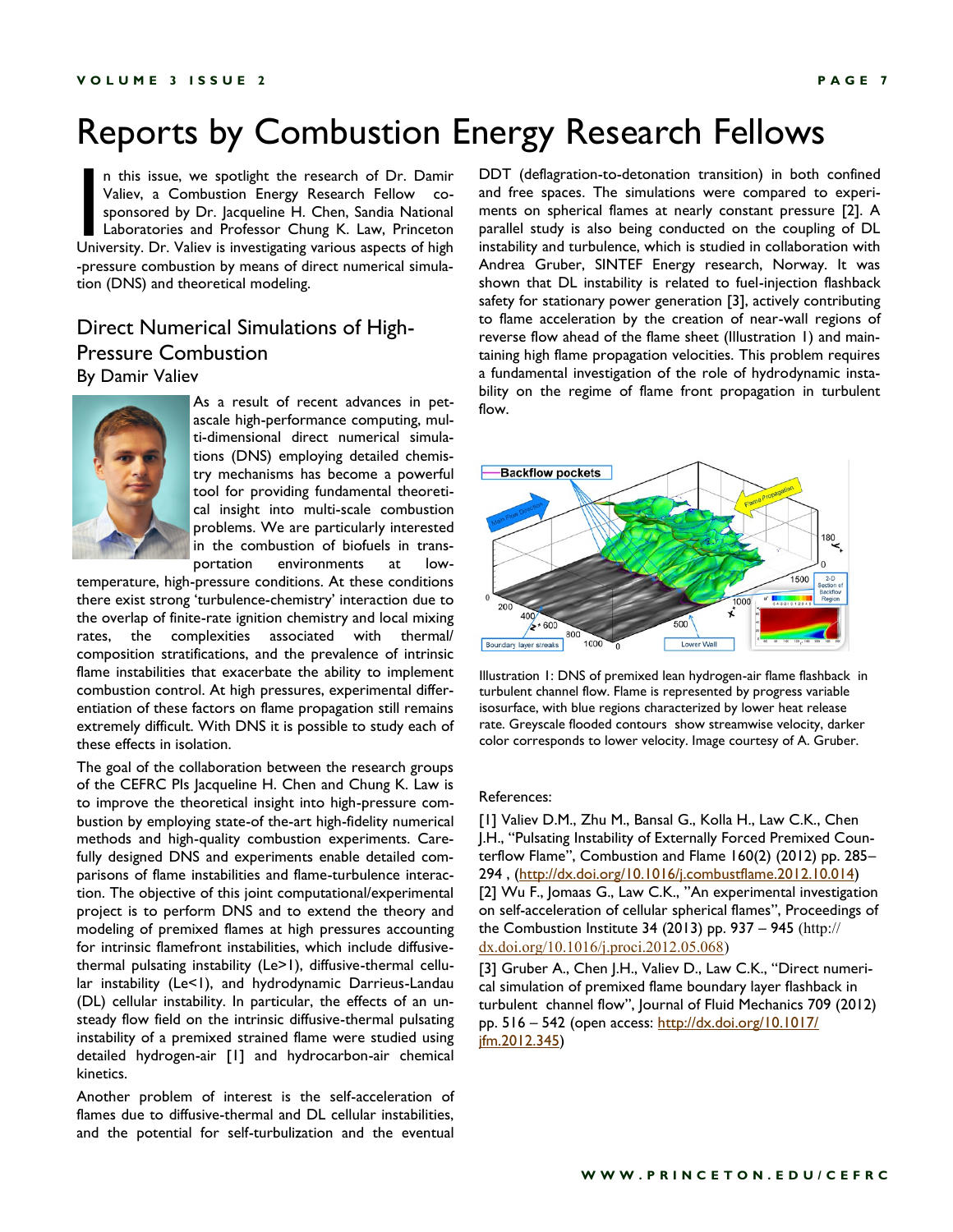### CEFRC People in the News

In August 2012, **Prof. Emily A. Carter** delivered the keynote lecture, entitled "Quantum Mechanical Design and Evaluation of New Solar Energy Conversion Materials" at SPIE Optics & Photonics, 2012. In October, 2012, **Prof. Carter** received the degree of Docteur Honoris Causa from L'École Polytechnique Fédérale de Lausanne, Switzerland.

**Dr. Jacqueline H. Chen** received the O.W. Adams Award, named after Bill Adams, DOE's original CRF sponsor. **Dr. Chen** was recognized for her research in direct numerical simulations (DNS) of turbulencechemistry interactions in gas-phase combustion.

**Prof. Ronald K. Hanson** is listed as number 16 on Applied Optics Journal's list of 50 most published authors in the last 50 years (60 papers as of 1/6/2012). In December 2012, the American Institute of Aeronautics and Astronautics (AIAA) awarded M. Gamba, G. Mungal and **Ronald K. Hanson** AIAA Best Paper Award in Propellants and Combustion for the paper "Ignition and Near-Wall Burning in Transverse Hydrogen Jets in Supersonic Crossflow".

In October 2012, **Prof. Chung K. Law** received the degree of Doctor of Engineering *Honoris Causa* from the Hong Kong Polytechnic University. Also in October, **Prof. Law** was elected a Fellow of the American Association for the Advancement of Science (AAAS). **Fujia Wu**, a graduate student in Prof. Law's group and engaged in CEFRC research, won Best Presentation Award at the First International Education Forum on Environment and Energy Science, hosted by the Academy for Co -creative Education of Environment and Energy Science (ACEEES) at Tokyo Institute of Technology. His talk was entitled "New Understandings of Flame Chemistry and Dynamics from Experimentation on Expanding Premixed Flames".

**Prof. Chih-Jen Sung** was elected a Fellow of the American Society of Mechanical Engineers (ASME) in November, 2012.

**Prof. Donald G. Truhlar** received the 2012 Chemical Dynamics Award of the Royal Society of Chemistry "for his many fundamental contributions to the modeling and understanding of chemical reaction dynamics." Additionally **Prof. Truhlar** delivered the following invited lectures: "New Density Functionals with Broad Applicability for Molecules and Solids and Charge Penetration Effects in Electrostatic Modeling and QM/MM Calculations" at the Symposium on Bridging the Gap between ab initio and Classical Simulations, 244th National ACS Meeting, August, 2012; and "Variational Transition State Theory for Complex Reactions," at the 21st IUPAC International Conference on Physical Organic Chemistry (ICPOC) organized by the Royal Society of Chemistry (RSC) in September 2012.

### New Appointments of Combustion Energy Research Fellows

wo new appointments to the CEFRC's Combustion Energy Research Fellows Program<br>were made: Colin Smith and Aaron<br>Vandeputte. Each will begin two-year re-<br>search positions, co-sponsored by two of the Center's wo new appointments to the CEFRC's Combustion Energy Research Fellows Program were made: Colin Smith and Aaron Vandeputte. Each will begin two-year reprincipal investigators.



**Colin Smith** received his Ph.D. in Mechanical Engineering from the University of Texas at Austin in 2012. He is co-sponsored by Dr. Nils Hansen of Sandia National Laboratories and Prof. Ronald K. Hanson of Stanford University. His area of research fo-

cuses on tunable diode laser absorption spectroscopy for thermometry in low-pressure, burner-stabilized flames.



**Aäron Vandeputte** received his Ph.D. in Chemical Engineering from Ghent University in 2012. He is co-sponsored by Prof. William H. Green of MIT and Dr. Stephen J. Klippenstein of Argonne National Laboratory. His area of research focuses on quantifying the effect of roaming mechanisms

during combustion.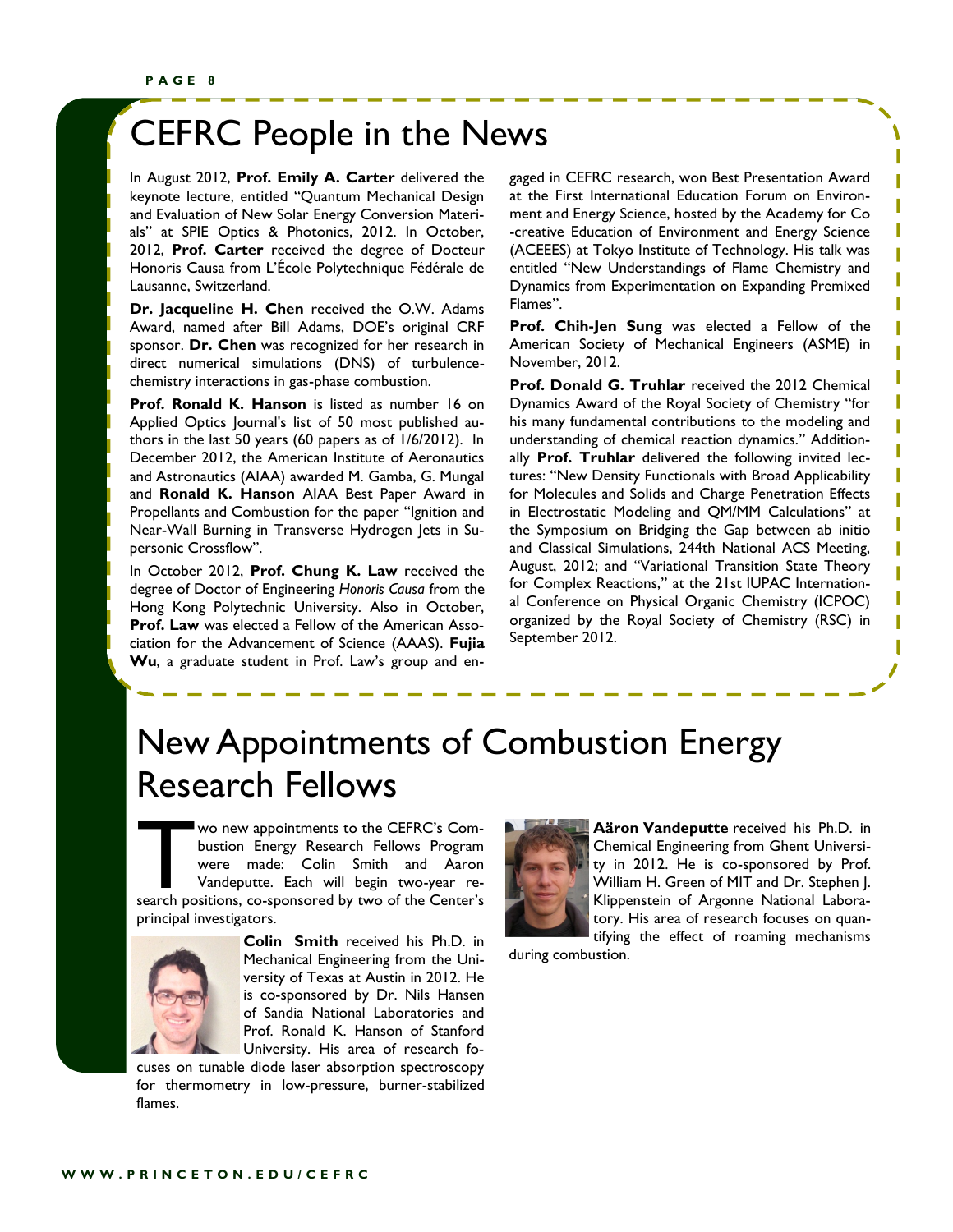### Where Are They Now?

S ubsequent to their association with the CEFRC, our alumni have gone on to do great things in academia and industry. We are justifiably proud of them!

#### **CEFRC Combustion Energy Research Fellows (aka Roving Post-docs)**

 Dr. Ionut Alecu is Manager of Research and Development at Hydrotex Partners Ltd. He was co-sponsored by Profs. William H. Green of MIT and Donald G. Truhlar of the University of Minnesota.

 Dr. Mruthunjaya Uddi is a post-doctoral associate in Prof. Ahmed F. Ghoniem's group at MIT. Dr. Uddi was co-sponsored by Profs. Yiguang Ju of Princeton University and Chih-Jen Sung of the University of Connecticut.

 Dr. Bin Yang, is Associate Professor at the Center for Combustion Energy and the Department of Thermal Engineering, Tsinghua University, China. Dr. Yang was the CEFRC's first roving post-doc, and was cosponsored by Dr. Nils Hansen of Sandia National Laboratories and Prof. Hai Wang of the University of Southern California.

 Dr. Peng Zhang is Assistant Professor at Hong Kong Polytechnic University. He was co-sponsored by Profs. Chung K. Law of Princeton University, Stephen B. Pope of Cornell University and Hai Wang of the University of Southern California and Dr. Stephen J. Klippenstein of Argonne National Laboratory.

#### **CEFRC Post-Doctoral Associates**

 Dr. Apurba Das, formerly with Prof. Chih-Jen Sung's group at the University of Connecticut, is a Thermal Engineer at Alstrom Power, Inc.

 Dr. Stephen Dooley, formerly with Prof. Frederick L. Dryer's group at Princeton University, is a Senior Research Scientist at the University of Limerick.

 Dr. Shaokai Gao, formerly with Prof. Hai Wang's group at the University of Southern California, is a Postdoctoral Fellow at the University of California, Riverside.

 Dr. Hossam El-Asrag, formerly with Prof. Yiguang Ju's group at Princeton University, is a Senior Technical Engineer at ANSYS Inc.

 Dr. Yun Huang, formerly with Prof. Chung K. Law's group at Princeton University, is an Assistant Professor at the Chinese Academy of Sciences, Beijing, China.

 Dr. Michele Pavone, formerly with Prof. Emily A. Carter's group at Princeton University, is an Assistant Professor of Physical Chemistry at the University of Naples "Federico II", Italy.

 Dr. Haifeng Wang, formerly with Prof. Stephen B. Pope's group at Cornell University, is an Assistant Professor at Purdue University.

 Dr. Richard West, formerly with Prof. William H. Green's group at MIT, is an Assistant Professor in the Department of Chemical Engineering at Northeastern University.

#### **CEFRC Graduate Students**

 Dr. Michael Harper, formerly with Prof. William H. Green's group at MIT, is a Senior Engineer at Exxon Mobil Corporation.

 Dr. Gregory Magoon, formerly with Prof. William H. Green's group at MIT, is a Senior Engineer, Aerodyne Research, Inc.

 Dr. Saro Nikraz, formerly with Prof. Hai Wang's group at the University of Southern California, continues his tenure there as a Postdoctoral Fellow.

 Dr. Ewa Papajak, formerly with Prof. Donald G. Truhlar's group at the University of Minnesota, is a postdoctoral associate with Dr. Judit Zádor at the Combustion Research Facility, Sandia National Laboratories.

 Dr. David Sheen, formerly with Prof. Hai Wang's group at the University of Southern California, is an NRC Fellow at the National Institute of Standards and Technology (NIST).

 Dr. Erik Tolmachoff, formerly with Prof. Hai Wang's group at the University of Southern California, is in an internship with the USC Stevens Institute.

 Dr. Peter Veloo, formerly with Prof. Fokion N. Egolfopoulos at the University of Southern California, is a Postdoctoral Fellow with Prof. Frederick L. Dryer at Princeton University.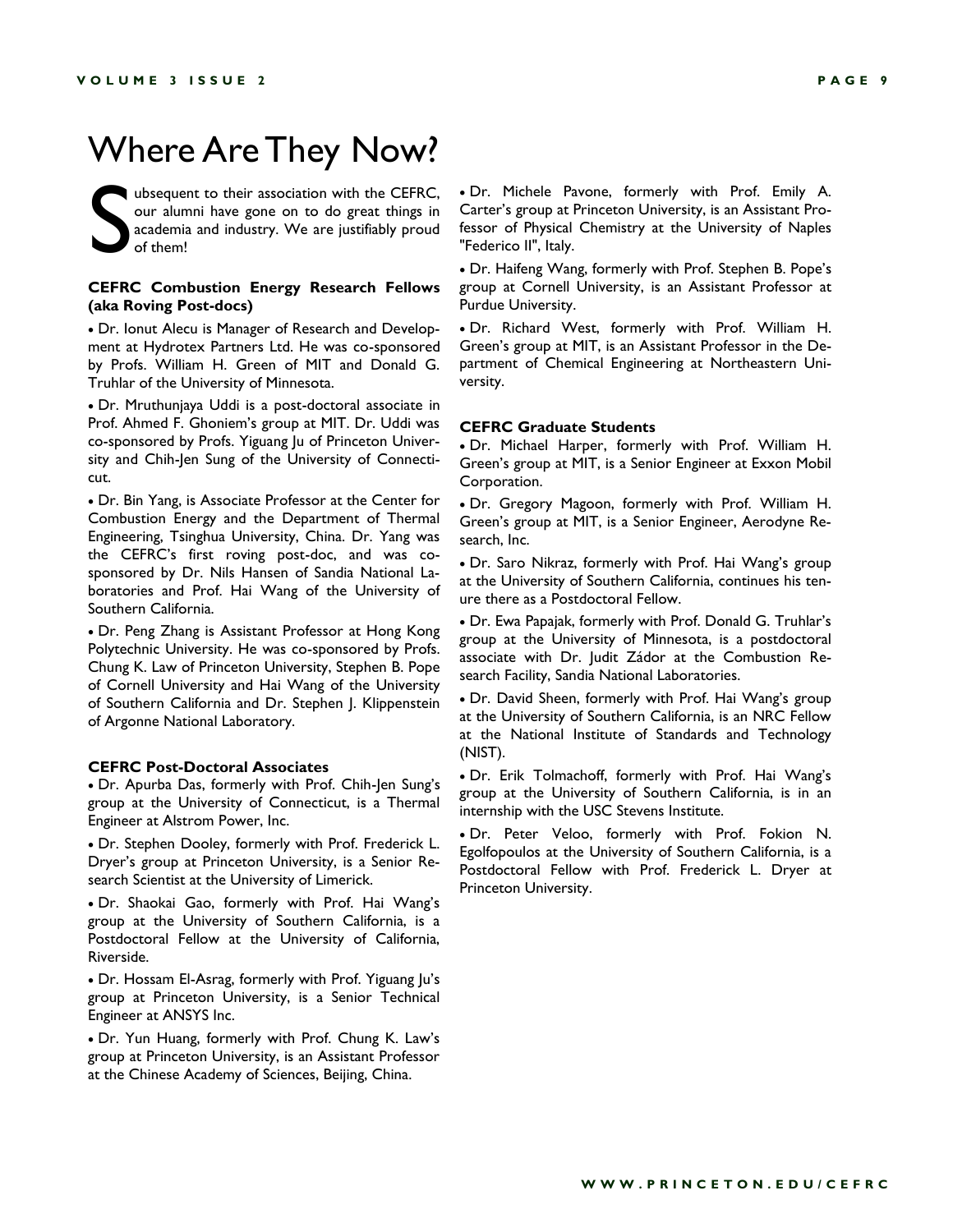### Message from the Director



I

Over a glass of beer someday I will tell you how I accidentally became involved in combustion research – a lucky break as combustion is such a *scientifically beautiful, intellectually challenging,* and *technologically important* discipline that it has sustained my pursuit ever since. The above characterization of combustion is abundantly illustrated by the three technical articles that appear

in this issue of the Newsletter. Specifically, Damir Valiev, a CEFRC research fellow, and graduate student Yuxuan Xin have been performing DNS (direct numerical simulation) of expanding laminar flames. One of the goals is to explore if the continuously developing inherent flamefront cellular instability over an otherwise smooth surface, and the corresponding increase in the flame surface area, can lead to self-turbulization and perhaps even the eventual transition to detonation. The images below show the two faces of such an expanding laminar flame, with and without surface wrinkling – I think both the science and the images are *beautiful*.





Image 1: Laminar, stable, hydrogen-air premixed flame of equivalence ratio: 4.0 at 5atm pressure. Vertical line images are the spark ignition electrodes.

Image I1: Laminar, diffusionthermally unstable, hydrogenair premixed flame of equivalence ratio: 0.6 at 5atm pressure.

To study such problems with any sense of reality - to be qualitatively correct and quantitatively predictive as these are the requirements of exact science, is immensely *intellectually challenging* because combustion is a multi-physics and multiscale discipline. It involves the two major branches of nonlinear science: fluid mechanics and chemical kinetics, whose temporal and spatial variations can span many decades. The challenge is particularly severe for turbulent flows, requiring the deployment of the big guns in modern scientific investigation: DNS and LES (large eddy simulation) in computational simulation and state-of-the-art laser diagnostics in experiments such as those on DME (dimethyl ether) flames reported by Jeff Sutton, who recently joined the CEFRC as a senior investigator.

The piece by CEFRC PI Rolf Reitz and his student Adam Dempsey then highlights the *technological importance* of combustion, particularly the potential benefit of low-temperature and high-pressure combustion in internal combustion engines.

With combustion accounting for about 85% of the world's energy production, and with the corresponding environmental implications, it is without a question the dominant technology affecting humanity for at least the foreseeable decades.

The CEFRC held its third annual conference on Nov. 14-16, 2012 at the Combustion Research Facilities (CRF) of the Sandia National Laboratories in Livermore, CA. The meeting site was selected to facilitate the interaction between the Center activities on basic combustion energy sciences with the engine research activities of the CRF. Talks were given by CRF scientists John Dec, Lyle Pickett and Craig Taatjes on their respective activities, followed by an overview by Rolf Reitz on industry needs and connecting the CEFRC activities with the engine user community. There was also considerable focused discussion on the directions for future research, not just for the CEFRC but also the community at large. We will be reporting our collective thoughts in future issues of the newsletter.

An important mission of the CEFRC is to educate the next generation of researchers in combustion energy. In the newsletter we have listed the post-CEFRC activities of our doctoral and post-doctoral alumni; it is gratifying to see that they are all well launched in their respective career paths.

In the last newsletter we reported that the concept of the combustion summer school, initiated with our CEFRC program, had gone global with the inauguration of the Tsinghua-Princeton Summer School in China last summer. I am pleased to report that we now have a third member in this summer school activity as the Combustion Institute has decided to join force, and will be offering a Summer School in Europe this July. Details of the three summer schools are given elsewhere in the newsletter. It appears that we have succeeded beyond our wildest dreams when we first started the Princeton-CEFRC Summer School in 2010, with an initially planned enrollment of only 25! The real heroes of the success of the summer schools are the instructors who have expended tremendous effort in the preparation of their lecture notes and the subsequent 3-hour/day delivery; we all owe them a great debt of gratitude. For the participants of the summer schools, I encourage you to personally thank them when you meet them at conferences as a token gesture of appreciation.

I wish you once again continued success and intellectual fulfillment in your research.

*Ch*ung <u>K.</u> Kast

Chung K. Law